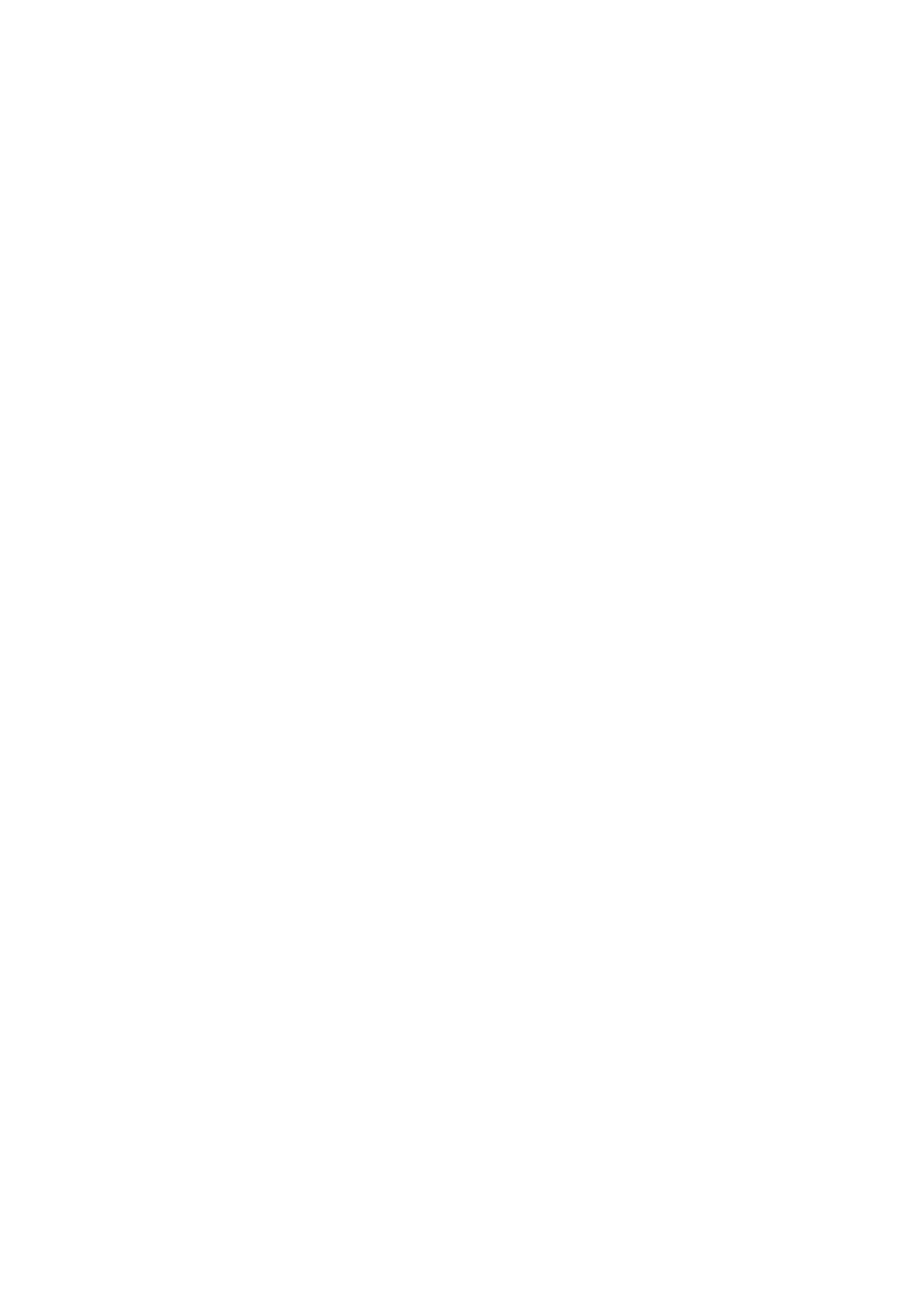

Ellan Vannin

# **THE ISLE OF MAN CONS TITUTION AMENDMENT ACT 1919**

# **Index**

| <b>Section</b><br>Page |                                                                                                                                        |                 |
|------------------------|----------------------------------------------------------------------------------------------------------------------------------------|-----------------|
| 1                      |                                                                                                                                        |                 |
| 2                      |                                                                                                                                        |                 |
|                        | <b>Convening Meetings of Legislature</b>                                                                                               | $5\overline{)}$ |
| 3                      | President of Tynwald to convene meeting of Tynwald upon request5                                                                       |                 |
| 4                      | President of Tynwald to convene meeting of Council upon request5                                                                       |                 |
| 5                      | President of Tynwald to convene meeting of House of Keys upon request5                                                                 |                 |
|                        | <b>Constitution of Council</b>                                                                                                         | 6               |
| 6                      | Archdeacon, Vicar-General, and Receiver-General to cease to be members                                                                 |                 |
|                        |                                                                                                                                        |                 |
| 7                      |                                                                                                                                        |                 |
|                        | <b>Election of Members to Council by Keys</b>                                                                                          | 7               |
| 8                      |                                                                                                                                        |                 |
| 9                      |                                                                                                                                        |                 |
|                        | Retirement by Rotation of Elected Members                                                                                              | $\overline{7}$  |
| 10                     |                                                                                                                                        |                 |
| 11                     |                                                                                                                                        |                 |
|                        | Qualifications<br><u> 1989 - Johann Stein, marwolaethau a bhann an t-Amhainn an t-Amhainn an t-Amhainn an t-Amhainn an t-Amhainn a</u> | 7               |
| 12                     |                                                                                                                                        |                 |
| 13                     |                                                                                                                                        |                 |
| 14                     | Elected member ceasing to have qualification to cease to be a member 7                                                                 |                 |
|                        | <b>Disqualifications</b>                                                                                                               | 8               |
| 15                     |                                                                                                                                        |                 |
| 16                     |                                                                                                                                        |                 |
| 17                     | Seat of member suffering from mental disorder to be declared vacant                                                                    |                 |
| <b>17A</b>             |                                                                                                                                        |                 |
| 18                     |                                                                                                                                        |                 |
| 19                     |                                                                                                                                        |                 |
|                        | Procedure                                                                                                                              | 8               |

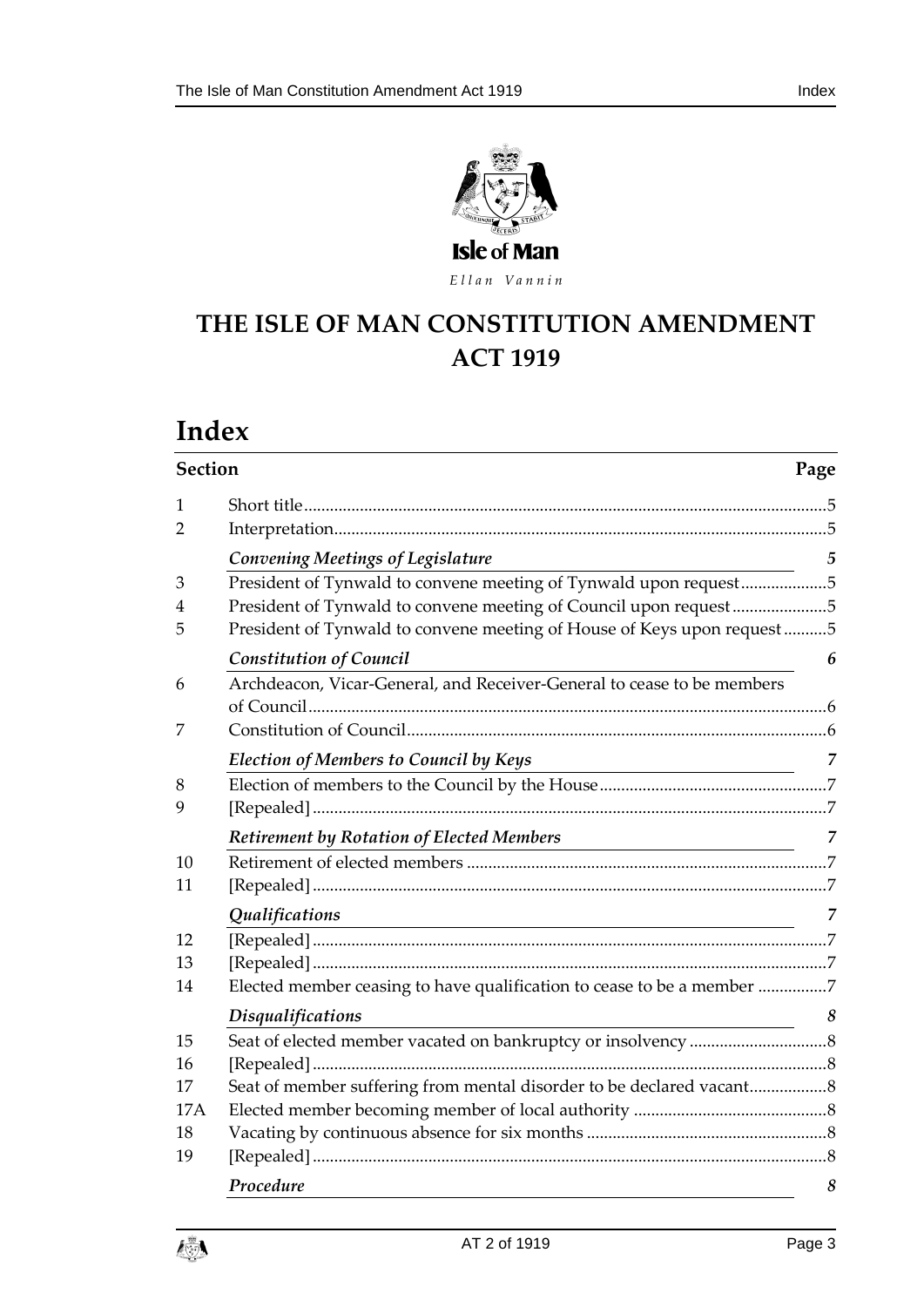| 20 |                                                                          |    |
|----|--------------------------------------------------------------------------|----|
| 21 |                                                                          |    |
| 22 |                                                                          |    |
| 23 | President of Tynwald to certify to Speaker vacancy in office of elected  |    |
|    |                                                                          |    |
| 24 |                                                                          |    |
|    | <b>Miscellaneous</b>                                                     | 9  |
| 25 | Elected member of Council to have privileges, etc, pertaining to members |    |
|    |                                                                          |    |
| 26 |                                                                          |    |
| 27 |                                                                          |    |
| 28 |                                                                          |    |
| 30 |                                                                          |    |
| 31 |                                                                          |    |
|    | <b>ENDNOTES</b>                                                          | 11 |
|    | <b>TABLE OF LEGISLATION HISTORY</b>                                      | 11 |
|    | <b>TABLE OF RENUMBERED PROVISIONS</b>                                    | 11 |
|    | <b>TABLE OF ENDNOTE REFERENCES</b>                                       | 11 |

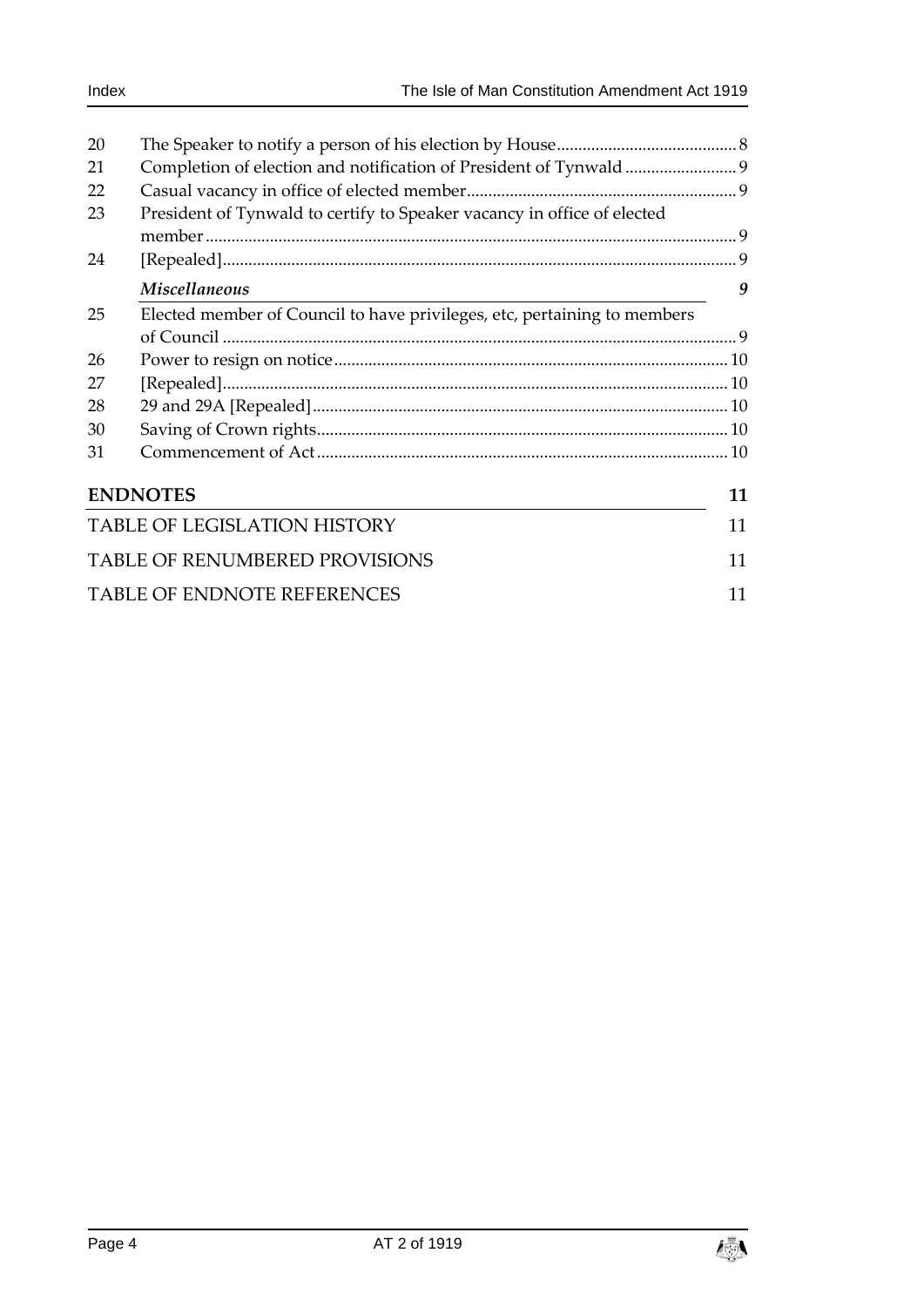

Ellan Vannin

### **THE ISLE OF MAN CONS TITUTION AMENDMENT ACT 1919**

*Received Royal Assent: 18 August 1919 Passed: 7 October 1919 Commenced: 7 October 1919*

**AN ACT** to amend, in certain particulars, the Constitution of the Isle of Man.

#### <span id="page-4-0"></span>**1 Short title**

This Act may be cited as "The Isle of Man Constitution Amendment Act, 1919".

#### <span id="page-4-1"></span>**2 Interpretation**

<span id="page-4-2"></span>"**Council**", in this Act, means the Legislative Council. "**House**" means the House of Keys.

*Convening Meetings of Legislature*

#### <span id="page-4-3"></span>**3 President of Tynwald to convene meeting of Tynwald upon request**

The President of Tynwald, upon receipt of a request signed by a majority of the members of either branch of Tynwald, shall, in the usual manner, and with all reasonable speed, convene a meeting of Tynwald.**<sup>1</sup>**

#### <span id="page-4-4"></span>**4 President of Tynwald to convene meeting of Council upon request**

The President of Tynwald, upon receipt of a request signed by a majority of the members of the Council, shall, in the usual manner, and with all reasonable speed, convene a meeting of the Council.**<sup>2</sup>**

#### <span id="page-4-5"></span>**5 President of Tynwald to convene meeting of House of Keys upon request**

The President of Tynwald, upon receipt of a request signed by a majority of the members of the House, shall, in the usual manner, and with all reasonable speed, convene a meeting of the House.**3**

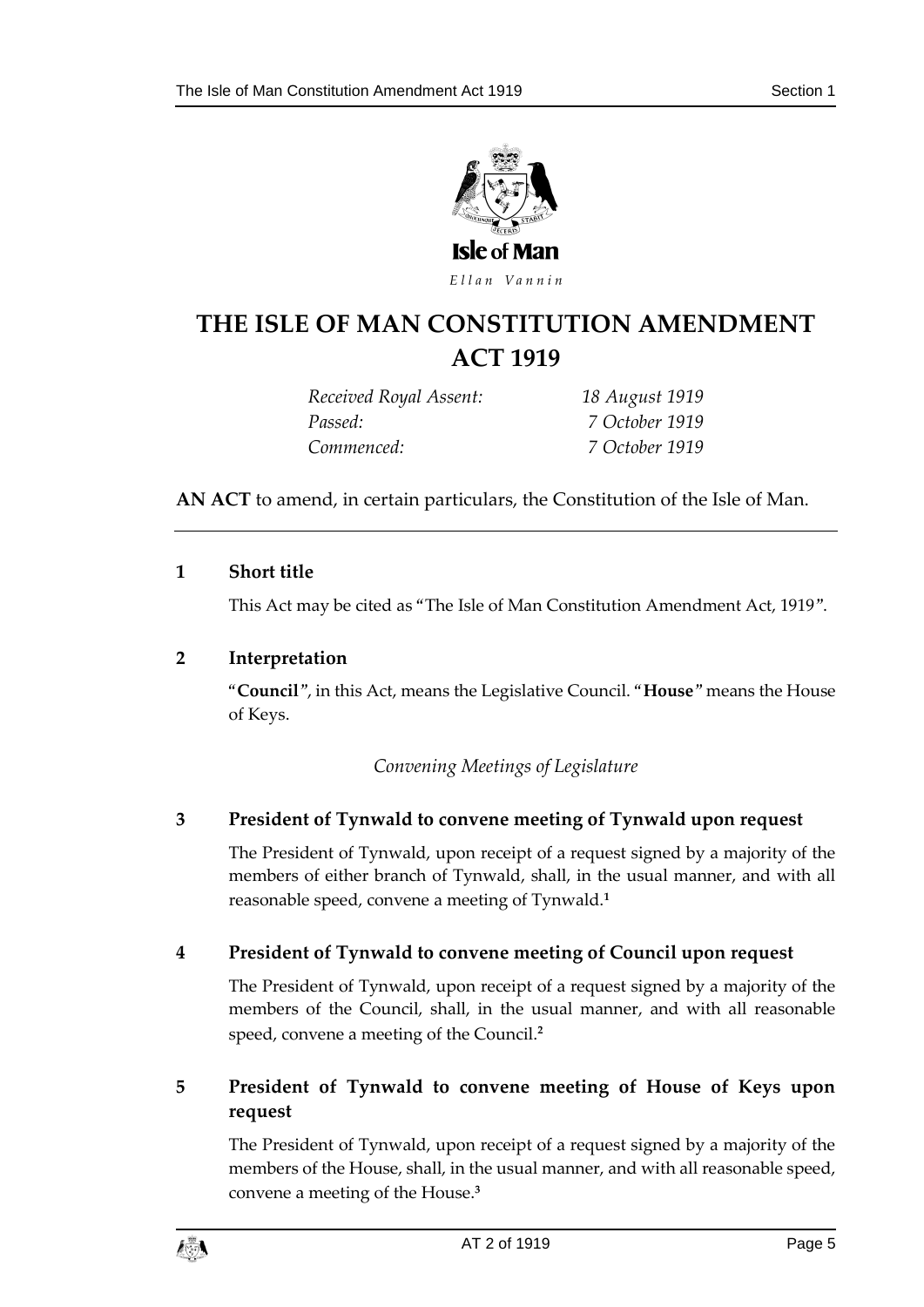*Constitution of Council*

#### <span id="page-5-1"></span><span id="page-5-0"></span>**6 Archdeacon, Vicar-General, and Receiver-General to cease to be members of Council**

From and after the expiration of one month after the next dissolution of the House (hereinafter called "**the appointed day"**), the Archdeacon, the Vicar-General, and the Receiver-General shall cease to be members of the Council.**<sup>4</sup>**

#### <span id="page-5-2"></span>**7 Constitution of Council**

- (1) The Council comprises the following members
	- (a) the President of Tynwald;
	- (b) the Bishop and the Attorney General; and
	- (c) eight members elected by the House (whether from their own membership or others) ("**elected members**").
- (2) The Attorney General
	- (a) continues to be a member of Tynwald and of the Council; and
	- (b) has the same rights to speak in either of those bodies as he had before the passing of the *Law Officers Act 2014*.
- (3) The presence of the Attorney General at a sitting of Tynwald or the Council does not reckon towards the quorum of either body.
- (4) The definition of "the Attorney General" in paragraph 1 of Schedule 1 to the *Interpretation Act 2015* does not apply for the purposes of this section but subsection (5) applies if —
	- (a) the office of the Attorney General is vacant; or
	- (b) the Attorney General is for any reason unable to attend a sitting of Tynwald or the Council.**<sup>5</sup>**
- (5) If this subsection applies the President may authorise
	- (a) Her Majesty's Solicitor General for the Island; or
	- (b) a person discharging the functions of the Attorney General by virtue of a warrant under Her Majesty's Royal Sign Manual,

to attend the sitting.

- (6) A person attending a sitting of Tynwald or the Council by virtue of subsection (5) has the same rights and privileges in relation to the sitting as the Attorney General, and subsection (3) applies to that person as it applies to the Attorney General.
- (7) For the sake of clarity, the substitution of this section made by section 4 of the *Law Officers Act 2014* does not revive any rule of law, right or custom in relation to membership of the Council which subsisted before the coming into operation of this section as originally enacted.**6**

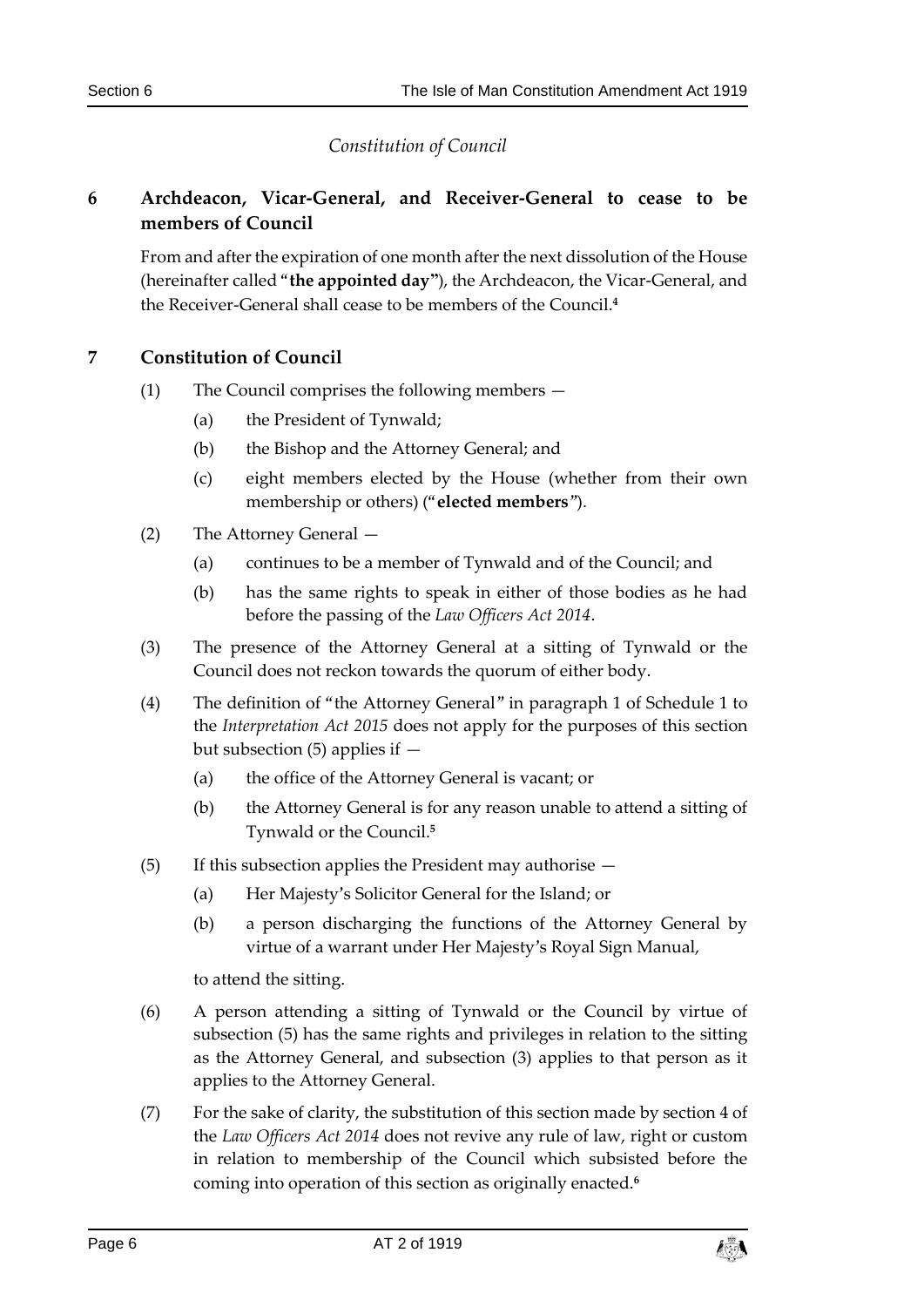*Election of Members to Council by Keys*

#### <span id="page-6-1"></span><span id="page-6-0"></span>**8 Election of members to the Council by the House**

Where any members elected to the Council by the House go out of office pursuant to section 10 of this Act, the House shall elect, in the manner provided for by the Standing Orders of the House, to serve as members of the Council, such number of persons as are equivalent to the number of members who have so gone out of office; and, within three days after that election, a return shall be made, under the hand of the Speaker of the House, to the President of Tynwald certifying the decision of the House and giving the names and addresses of the persons so elected.**<sup>7</sup>**

#### <span id="page-6-3"></span><span id="page-6-2"></span>**9 [Repealed]**<sup>8</sup>

#### *Retirement by Rotation of Elected Members*

#### <span id="page-6-4"></span>**10 Retirement of elected members**

Every elected member of the Council shall, unless he sooner vacates his office, go out of office —

- (a) at the end of February next following the fourth anniversary of the date on which he was so elected; or
- (b) in the case of a member elected under section 22 of this Act to fill a casual vacancy, at the time when the member in whose place he was elected would ordinarily have gone out of office.**<sup>9</sup>**

#### <span id="page-6-6"></span><span id="page-6-5"></span>**11 [Repealed]**<sup>10</sup>

#### *Qualifications*

- <span id="page-6-7"></span>**12 [Repealed]**<sup>11</sup>
- <span id="page-6-8"></span>**13 [Repealed]**<sup>12</sup>

#### <span id="page-6-9"></span>**14 Elected member ceasing to have qualification to cease to be a member**

Any elected member ceasing to be qualified as in this Act provided shall cease to be a member.**13**

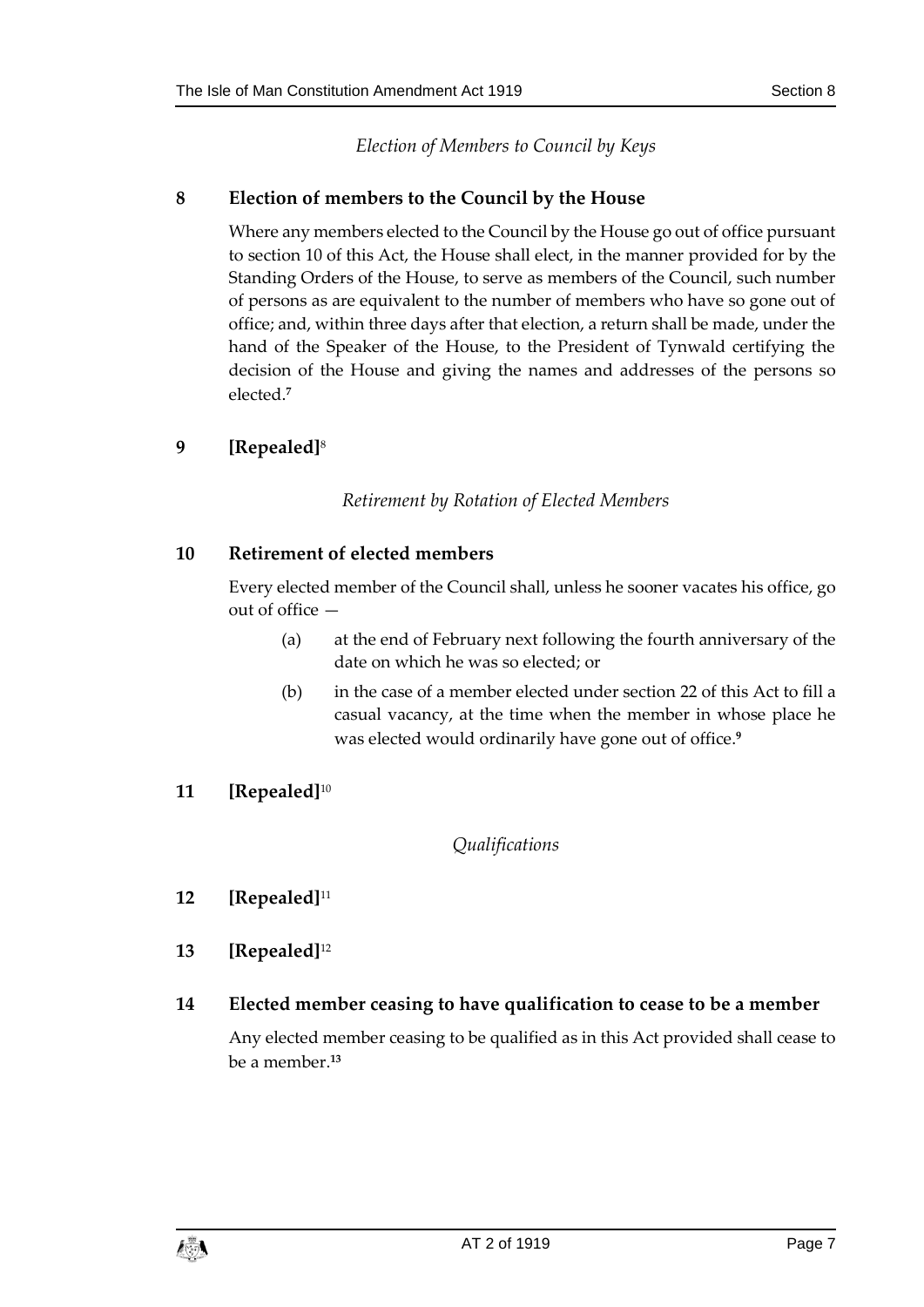#### *Disqualifications*

#### <span id="page-7-1"></span><span id="page-7-0"></span>**15 Seat of elected member vacated on bankruptcy or insolvency**

If any elected member of the Council is adjudicated a bankrupt, or makes a deed of arrangement for the benefit of his creditors, the Court for the time being having jurisdiction in bankruptcy shall certify the same to the President of Tynwald and thereupon the seat of such member shall be vacant.**<sup>14</sup>**

#### <span id="page-7-2"></span>**16 [Repealed]**<sup>15</sup>

#### <span id="page-7-3"></span>**17 Seat of member suffering from mental disorder to be declared vacant**

If any elected member of the Council shall be suffering from mental disorder (within the meaning of the *Mental Health Act 1998*), the President of Tynwald shall, upon being certified thereof by the First Deemster and Clerk of the Rolls, whose duty it shall be to certify the same, declare that the seat of such member has become vacant.**<sup>16</sup>**

#### <span id="page-7-4"></span>**17A Elected member becoming member of local authority**

- (1) If an elected member of the Council becomes a member of a local authority, the seat of such member shall thereupon become vacant.
- (2) For the purpose of subsection (1) a person becomes a member of a local authority on his making a declaration of acceptance of office as such pursuant to section 10 of the *Local Elections Act 1986*. **17**

#### <span id="page-7-5"></span>**18 Vacating by continuous absence for six months**

If any elected member be and remain out of the Island, or be absent from the meetings of Tynwald and the Council, for a continuous period of six months without the consent of the President of Tynwald, the seat of such member shall thereupon become vacant.**<sup>18</sup>**

#### <span id="page-7-7"></span><span id="page-7-6"></span>**19 [Repealed]**<sup>19</sup>

#### *Procedure*

#### <span id="page-7-8"></span>**20 The Speaker to notify a person of his election by House**

The Speaker of the House shall, within three days of the election by the House of any person as a member of the Council, notify such person of his election.

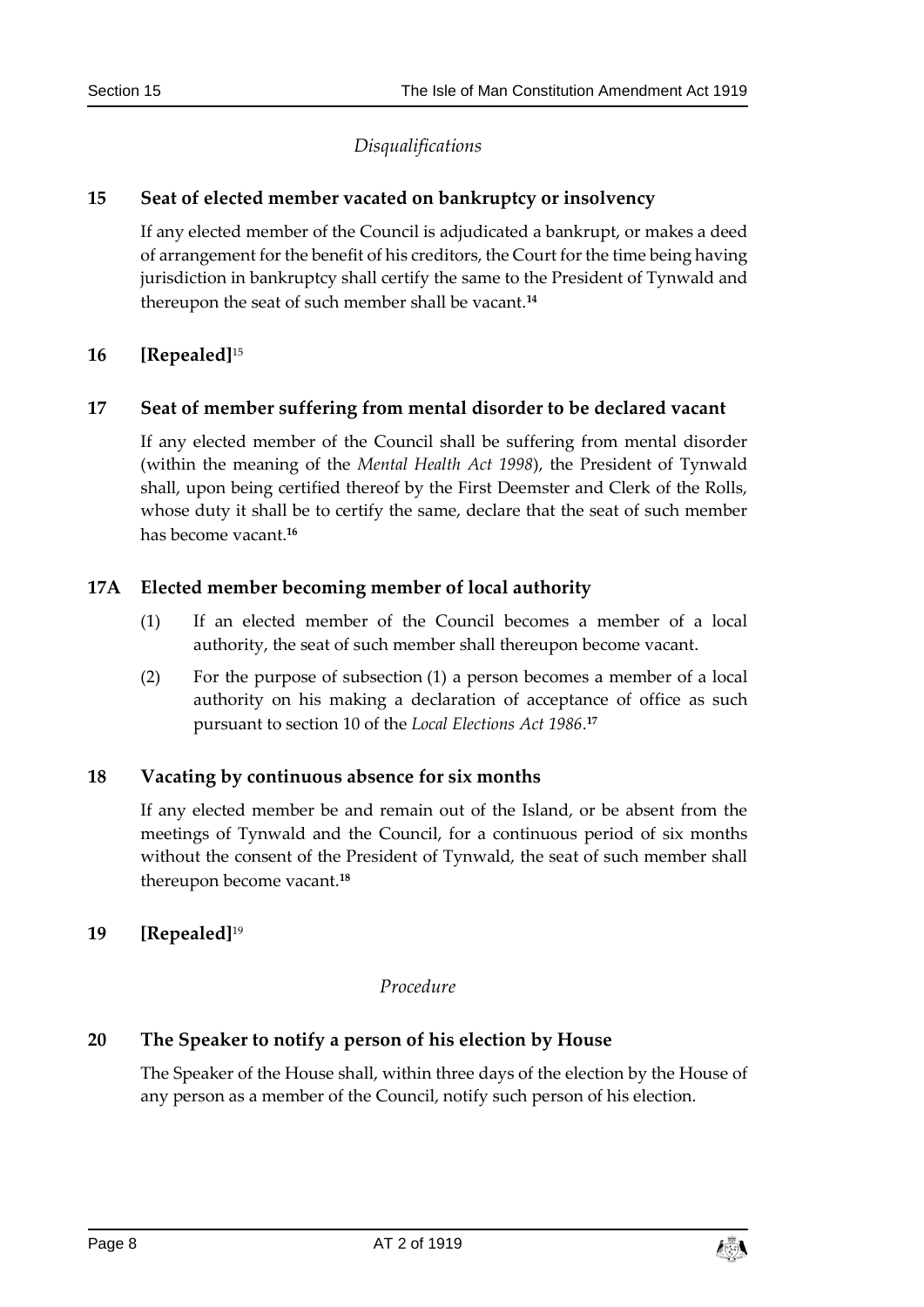#### <span id="page-8-0"></span>**21 Completion of election and notification of President of Tynwald**

- (1) No person shall be deemed to be an elected member of the Council under the provisions of this Act unless he has —
	- (a) within fourteen days of his election, signified in writing to the Speaker of the House his willingness to accept such office, and
	- (b) within the said fourteen days, given to the Speaker an address to which all communications may be sent, and
	- (c) received from the Speaker a formal warrant certifying his election as a member of the Council.
- (2) It shall be the duty of the Speaker, as soon as may be after the receipt of the acceptance and address mentioned in paragraph (a) and (b) of subsection (1) of this section to cause —
	- (a) the formal warrant mentioned in paragraph (c) of the said subsection (1) to be delivered to the person elected, and
	- (b) the paper writing signifying such acceptance to be delivered to the President of Tynwald.**<sup>20</sup>**

#### <span id="page-8-1"></span>**22 Casual vacancy in office of elected member**

Should any casual vacancy occur in the office of elected member, by death, resignation, disqualification, or otherwise, the House shall forthwith fill up the vacancy by election in the manner hereinbefore provided for such election.**<sup>21</sup>**

#### <span id="page-8-2"></span>**23 President of Tynwald to certify to Speaker vacancy in office of elected member**

Where any casual vacancy shall occur by reason of any of the events mentioned in the last preceding section, the President of Tynwald shall, upon the vacancy being brought to his knowledge, certify the same to the Speaker of the House.**<sup>22</sup>**

#### <span id="page-8-4"></span><span id="page-8-3"></span>**24 [Repealed]**<sup>23</sup>

#### *Miscellaneous*

#### <span id="page-8-5"></span>**25 Elected member of Council to have privileges, etc, pertaining to members of Council**

All elected members shall have and enjoy all the privileges, powers, authorities, and advantages, and be subject to all the jurisdiction, control, obligations, liabilities, and responsibilities pertaining generally to members of the Council, by reason of such membership.**24**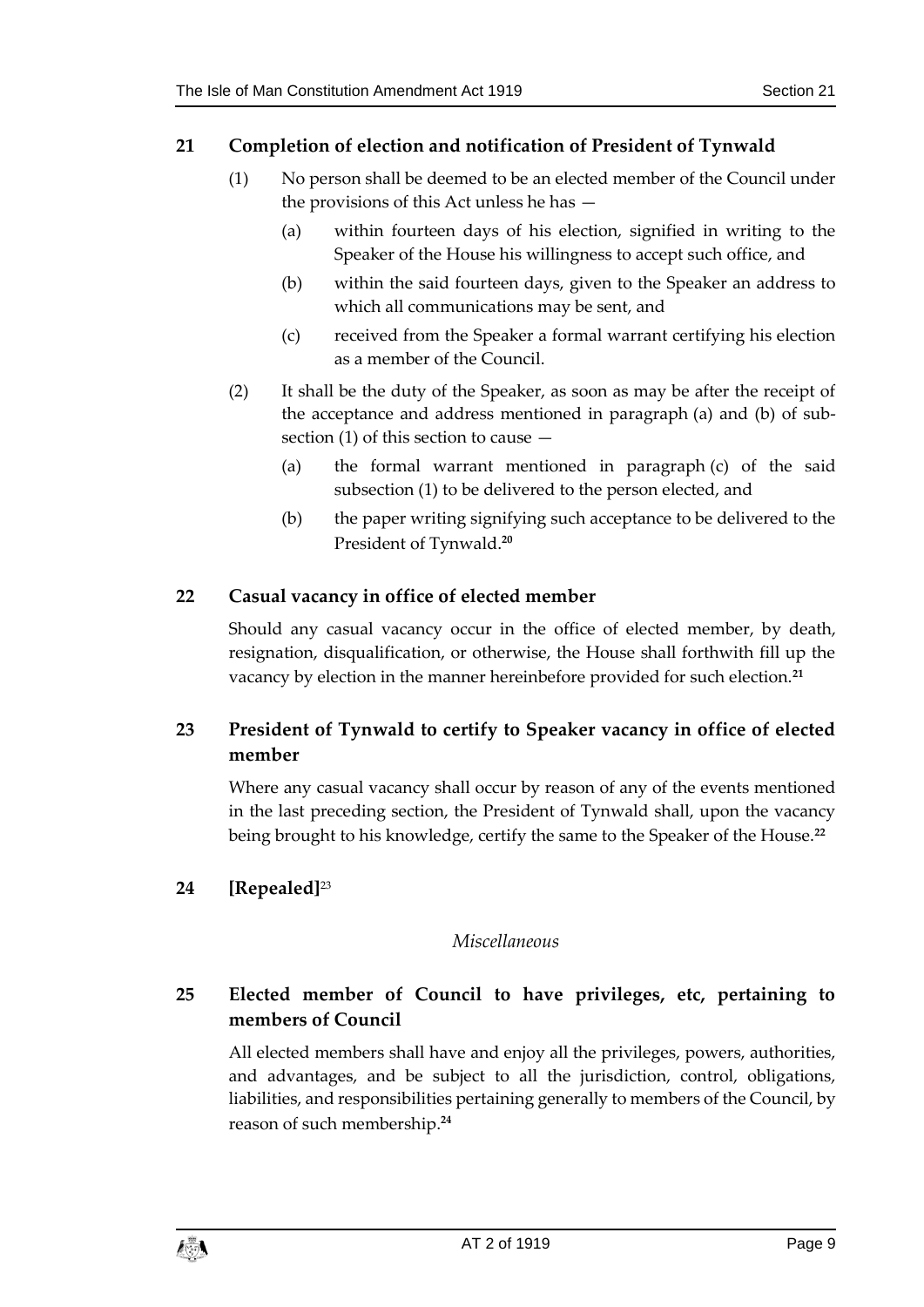#### <span id="page-9-0"></span>**26 Power to resign on notice**

Any elected member of the Council may resign on giving to the President of Tynwald one month's previous notice, in writing, of his intention so to do.**<sup>25</sup>**

#### <span id="page-9-1"></span>**27 [Repealed]**<sup>26</sup>

#### <span id="page-9-2"></span>**28 29 and 29A [Repealed]**<sup>27</sup>

#### <span id="page-9-3"></span>**30 Saving of Crown rights**

Nothing in this Act shall affect the rights of His Majesty and his successors.

#### <span id="page-9-4"></span>**31 Commencement of Act**

This Act shall come into operation when the Royal assent thereto has been by the Governor announced to Tynwald and a certificate to this effect has been signed by the Governor and the Speaker of the House of Keys.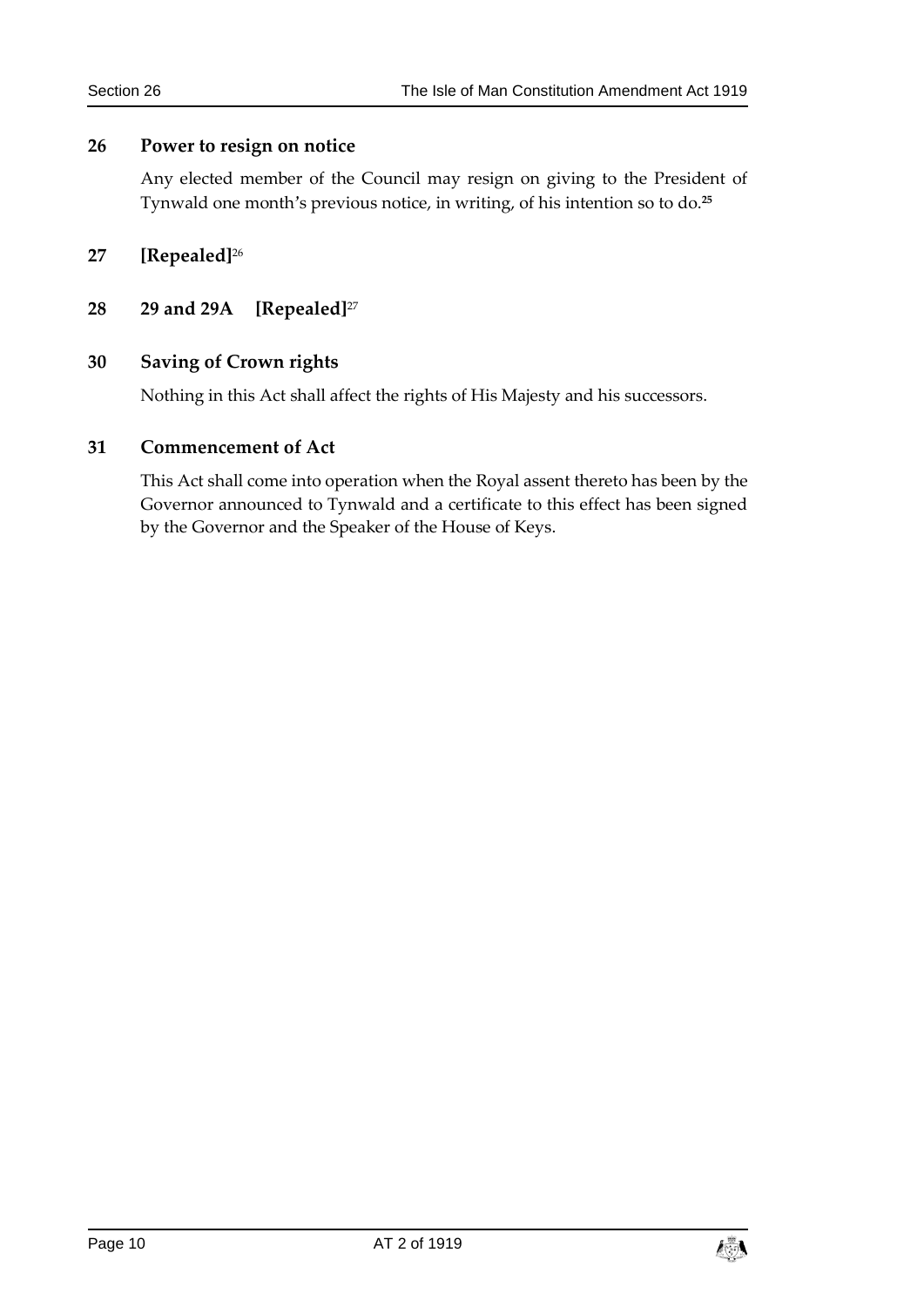#### <span id="page-10-0"></span>**ENDNOTES**

#### <span id="page-10-1"></span>**Table of Legislation History**

| Legislation | <b>Year and No</b> | Commencement |
|-------------|--------------------|--------------|
|             |                    |              |
|             |                    |              |
|             |                    |              |
|             |                    |              |

#### <span id="page-10-2"></span>**Table of Renumbered Provisions**

| <b>Original</b> | Current |  |
|-----------------|---------|--|
|                 |         |  |
|                 |         |  |
|                 |         |  |
|                 |         |  |

#### <span id="page-10-3"></span>**Table of Endnote References**

 $\overline{a}$ 

**<sup>1</sup>** S 3 amended by Transfer of Governor's Functions Act 1992 Sch 1.

- **<sup>3</sup>** S 5 amended by Transfer of Governor's Functions Act 1992 Sch 1.
- **<sup>4</sup>** S 6 amended by Justices Act 1983 Sch 2.

**<sup>5</sup>** Subs (4) amended by Statute Law Revision Act 2021 s 23.

**<sup>6</sup>** S 7 substituted by Law Officers Act 2014 s 4.

**<sup>7</sup>** S 8 substituted by Isle of Man Constitution (Amendment) Act 1975 s 3 and amended by Constitution Act 1990 Sch 1, by Constitution (Amendment) Act 2008 s 1 and by Legislative Council Elections Act 2017 s 3.

**<sup>8</sup>** S 9 repealed by Isle of Man Constitution Act 1969 Sch.

**<sup>9</sup>** S 10 substituted by Constitution Act 1990 Sch 1.

**<sup>10</sup>** S 11 repealed by Isle of Man Constitution Act 1969 Sch.

**<sup>11</sup>** S 12 repealed by Elections (Keys and Local Authorities) Act 2020 s 156.

**<sup>12</sup>** S 13 repealed by Isle of Man Constitution Act 1969 Sch.

**<sup>13</sup>** S14 amended by Isle of Man Constitution Act 1969 Sch.

**<sup>14</sup>** S 15 amended by Isle of Man Constitution Act 1969 Sch and by Constitution Act 1990 Sch 1.

**<sup>15</sup>** S 16 repealed by Representation of the People Act 1995 Sch 8.

**<sup>16</sup>** S 17 amended by Isle of Man Constitution Act 1969 Sch, by Constitution (Legislative Council) (Amendment) Act 1980 Sch, by Constitution Act 1990 Sch 1, by Transfer of Governor's Functions Act 1992 Sch 1 and by Statute Law Revision Act 2017 s 38.

**<sup>17</sup>** S 17A inserted by Representation of the People Act 1995 Sch 7.



**<sup>2</sup>** S 4 amended by Transfer of Governor's Functions Act 1992 Sch 1.